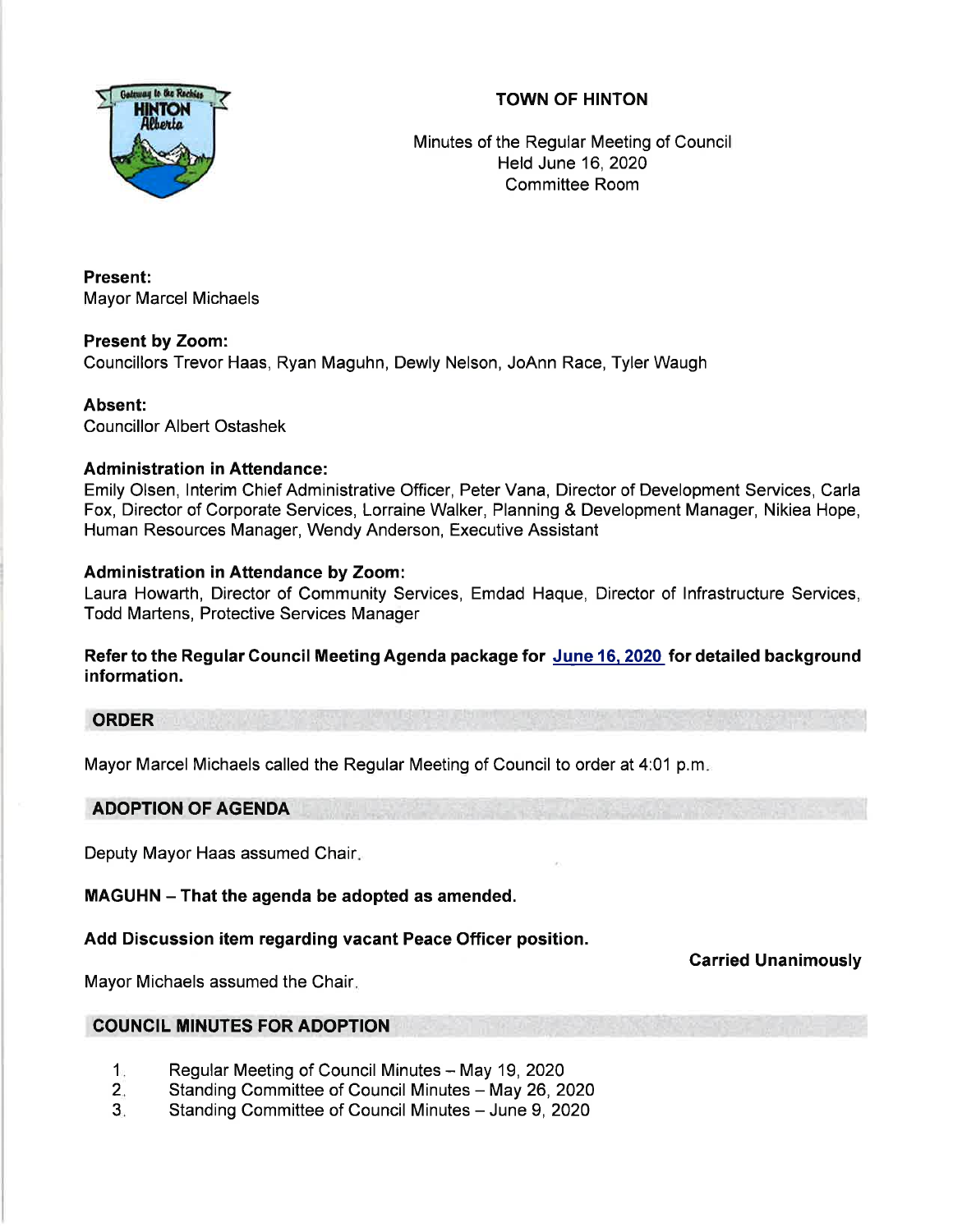Town of Hinton Regular Meeting of Council Minutes- June 16, 2020 Page l2

### NELSON - That the Minutes listed above be approved as amended.

Garried Unanimously

Deputy Mayor Haas assumed Chair for the Public Hearing at 4:07 p.m

#### PUBLIC HEARING

Land Use Bvlaw No. 1088-14

#### Introduction & Procedures

Deputy Mayor Haas informed the hearing attendees the following Public Hearing is held pursuant to Section 692 of the Municipal Government Act, being Chapter M-26, R.S.A., 2000 and amendments thereto.

The following rules of conduct will be followed during this Public Hearing:

- $\triangleright$  Presentation should be brief and to the point.
- 
- $\triangleright$  The order of presentation shall be:<br>- Report from the Planning & Development Manager;
	- Entry of written submissions;
	- Those supporting the Bylaw;
	- Those opposing the Bylaw; and
	-
- Any other person deemed to be affected by the Bylaw.<br>
> Council may ask questions of the speakers after each presentation for clarification purposes.
- $\triangleright$  There will be no debating the Bylaw, however, questions to the Councillors or other parties will be accepted through the Chair.

Deputy Mayor Haas declared the Public Hearing relating to the Bylaw open

Secretary Fox informed the purpose of the proposed Bylaw No. 1088-14 is to amend the Land Use Bylaw as follows:

#### a) Amend Section 2-1 Authority Responsibilities

#### As shown on Attachment 2 - Overview of Amendments

Secretary Fox informed first reading was given to Bylaw No. 1088-14 on May 19,2020

Notice of this Public Hearing was advertised in the Hinton Voice newspaper on May 8 and June 4,2020 and advertised on the Town of Hinton website.

The report from the Planning and Development Manager was provided

Deputy Mayor Haas Requested:

 $\triangleright$  Are there any late written submissions relating to Bylaw Amendment No. 1088-14? No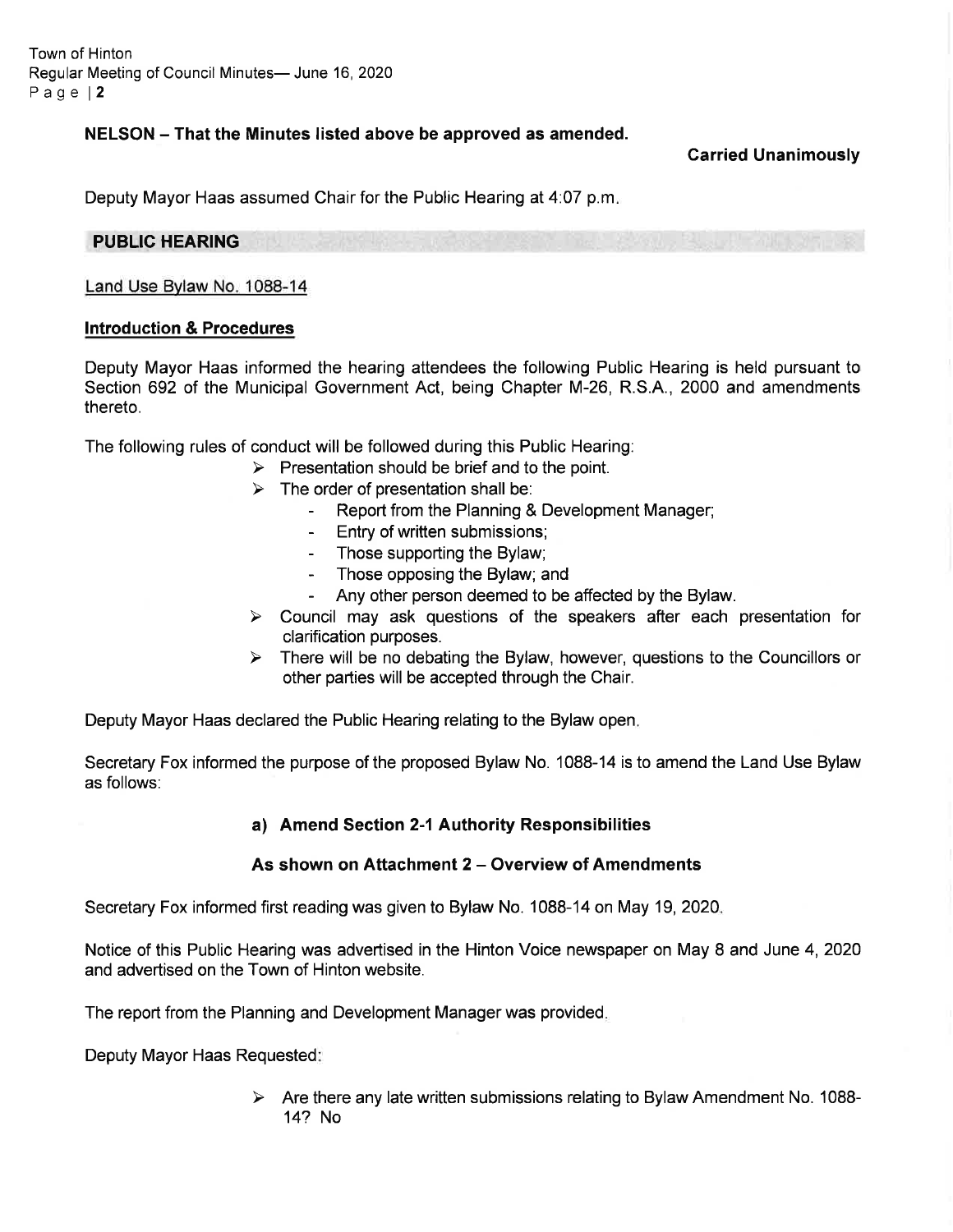Town of Hinton Regular Meeting of Council Minutes- June 16, 2020 Page 13

- $\triangleright$  Is there anyone present who wishes to speak in favour of Bylaw Amendment
- No. 1088-14? No<br>  $\geq$  Is there anyone present who wishes to speak in opposition to Bylaw Amendment No. 1088-14? No
- $\triangleright$  Is there anyone present who is deemed to be affected by Bylaw Amendment No. 1088-14 and wishes to speak? No<br>
ightharpoonup Nelson – if someone has been<br>  $\triangleright$  Do the Councillors have any further questions? Nelson – if someone has been
- deemed affected, how could citizens participate. CAO Olsen indicated it was communicated in the advertisement as well as on the website.<br>  $\triangleright$  Do the Councillors require further information? No
- 

Deputy Mayor Haas declared that the Public Hearing relating to Bylaw Amendment No. 1088-14 closed

MICHAELS - That the Public Hearings be adjourned at 4:12 p.m.

Carried Unanimously

Mayor Michaels assumed the Chair

# DELEGATIONS AND PRESENTATIONS

Staff Sergeant Chris Murphy provided Council with the Hinton RCMP Detachment annual report. The presentation is provided in the June 16, 2020 agenda package.

### ACTION ITEMS

1. Land Use Bylaw Amendment 1088-14

MAGUHN - That Gouncil give Second Reading of Land Use Bylaw 1088-14.

Garried Unanimously

NELSON - That Council give Third Reading of Land Use Bylaw 1088-14.

### Carried Unanimously

### 2. Safetv Codes Permit Bvlaw

NELSON - That Council give First Reading of Safety Godes Permit Bylaw 1148.

Carried Unanimously

HAAS - That Gouncil give Second Reading of Safety Godes Permit Bylaw 1148.

Carried Unanimously

MAGUHN - That Gouncil give unanimous consent for Third and Final Reading of Safety Codes Permit Bylaw 1148.

**Carried Unanimously** 

RACE - That Council give Third Reading of Safety Codes Permit Bylaw 1148. Garried Unanimously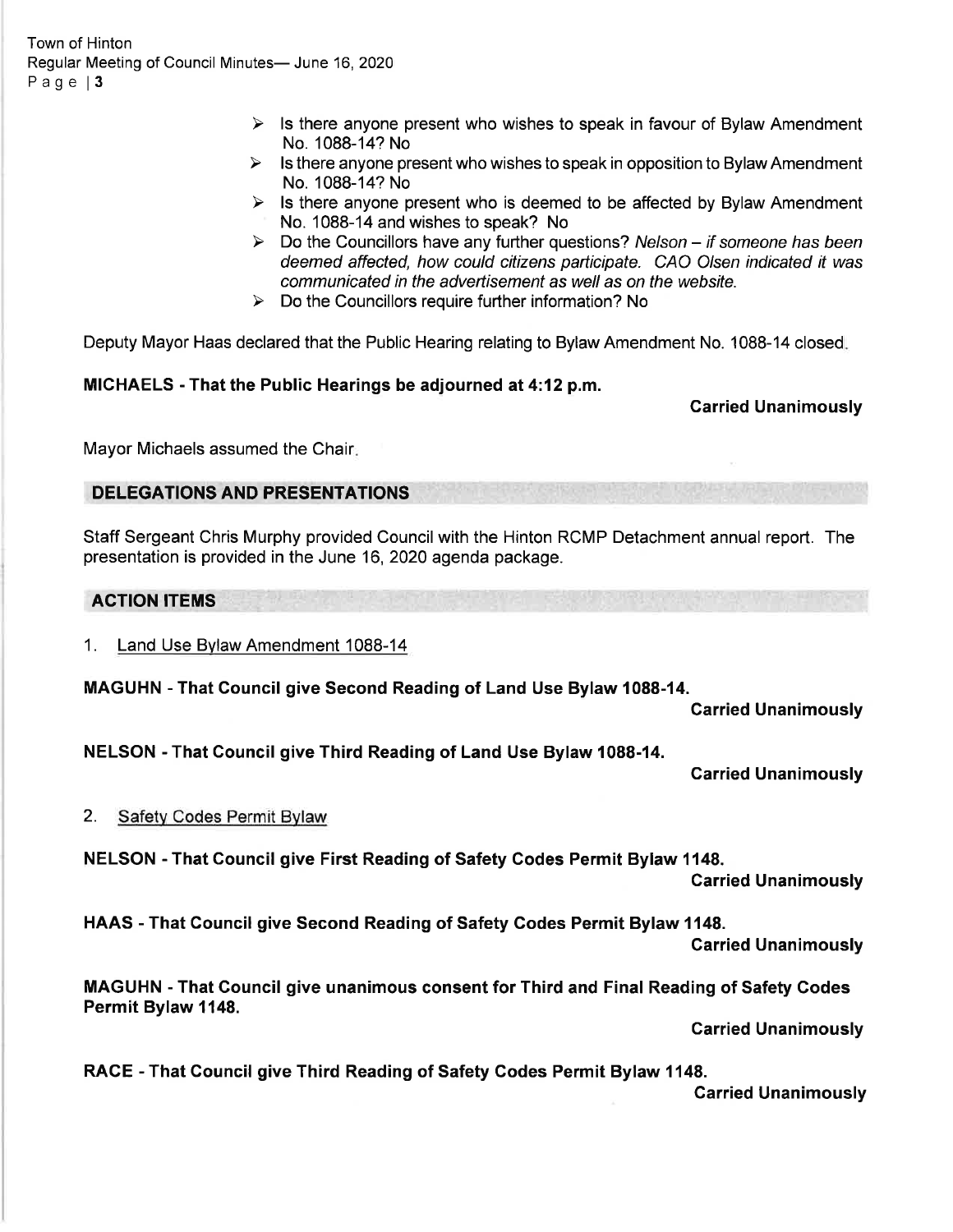#### 3. Development Services Fees and Charqes

NELSON - That Gouncil give First Reading of Development Services Fees Bylaw 1104-3. Carried Unanimously

MAGUHN - That Gouncil give Second Reading of Development Services Fees Bylaw 1104-3. Carried Unanimously

MAGUHN - That Gouncil give unanimous consent for Third and Final Reading of Development Services Fees Bylaw 1104-3.

Carried Unanimously

RACE - That Council give Third Reading of Development Services Fees Bylaw 1104-3. Carried Unanimously

4. Employment Principles Policy HR-1905

MAGUHN - That Gouncil approve Employment Principles Policy HR-1905 as presented. Garried Unanimously

5. Emplovee Relations Policv HR-1904

NELSON - That Gouncil approve Employee Relations Policy HR-l904 as presented.

Garried Unanimously

6. Benefits Principles Policv HR-1903

MAGUHN - That Council approve Benefits Principles Policy HR-1903 as presented.

Garried Unanimously

7. Pav Principles Policv HR-1902

L. Walker left the meeting at 5:28 p.m.

MAGUHN - That Gouncil approve an amendment to the Pay Principles Policy HR-1902 to modify Section 4.2.4 to state: to address budget impacts of any changes and seek approval from Council through a Request for Decision.

Carried Unanimously

MAGUHN - That Council approve the Pay Principles Policy HR-l902 as amended.

Garried Unanimously

HAAS - That Council rescind Personnel Policy - Salaried Staff 027, Personnel Policy - Salaried Employees 060, and Personnel Policy General 017.

Garried Unanimously

C. Fox left the meeting at 5:37 p.m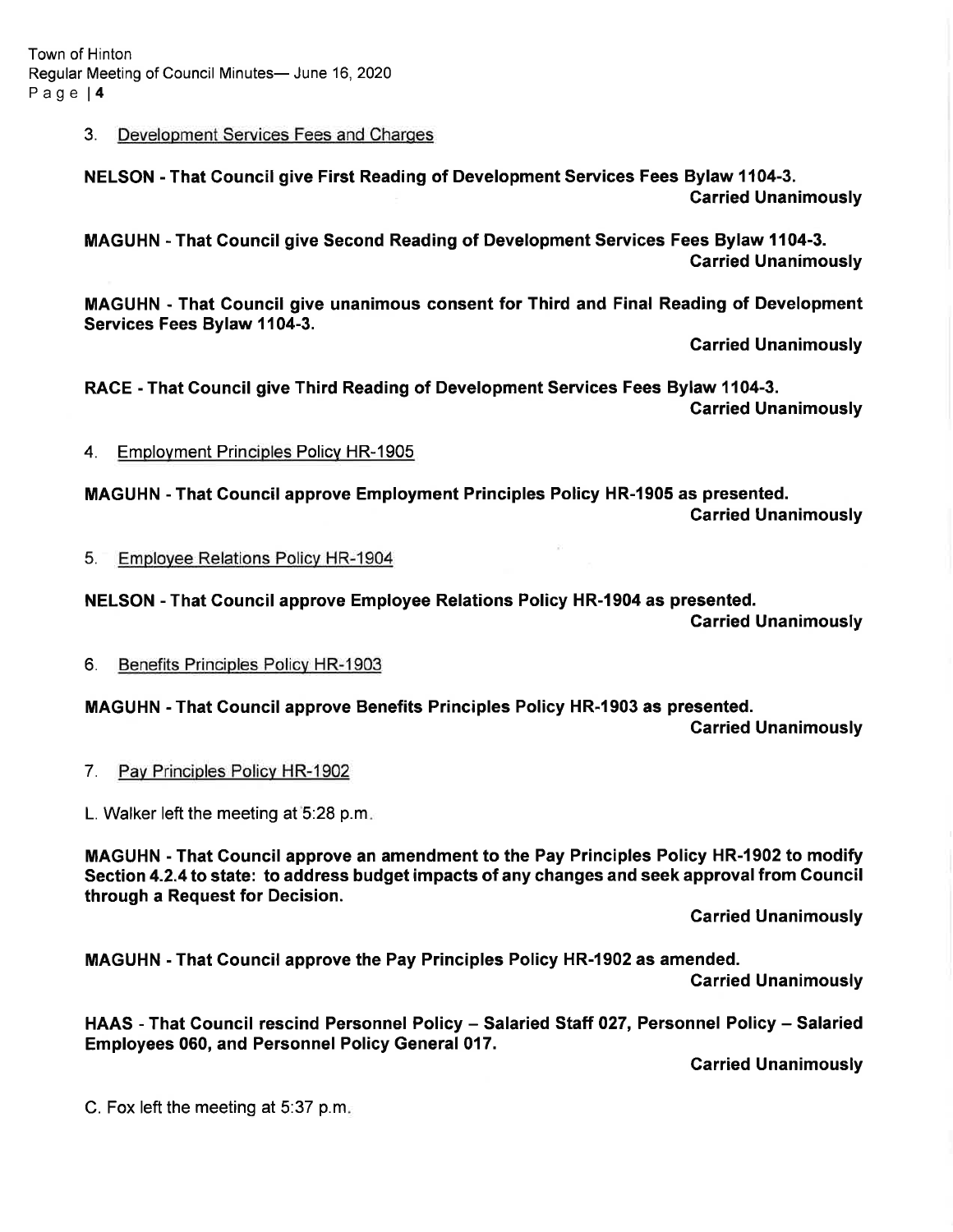### 8. 2020 Regional Assessment Review Board Appointment

### NELSON - That Council appoint Trisha Papke as the Designated Clerk for the West Yellowhead Regional Assessment Review Board, for a one-year term starting June 16, 2020.

Garried Unanimously

#### 9. Action Trackinq Report

### HAAS - That Gouncil approve the Action Pending List as presented.

Carried Unanimously

DISCUSSION ITEMS

#### 1. Vacant Peace Officer Position

HAAS - That Council direct Administration to keep the position of Peace Officer Level One open until an information report on the service levels and financial impacts of the Bylaw Services Department be brought to the July 14,2020 Standing Committee meeting.

Carried Unanimously

#### INFORMATION ITEMS

<sup>1</sup>. Council lnformation Packages #1 , #2 and #3 for June 16, 2O2O

# HAAS - That Council accept Information Packages #1, #2 and #3 for June 16, 2020 as information. Garried Unanimously

# REPORTS FROM MAYOR, COUNCIL, CHIEF ADMINISTRATIVE OFFICER

1. Council Updates (Training, Conferences, Committees, Community Events)

Councillors reported on the various committees, meetings, and activities they attended since the last Regular Council meeting and what they plan on attending in the coming weeks.

2. Chief Administrative Officer Report

Emily Olsen, lnterim Chief Administrative Officer, provided an update on administrative matters.

3. Administrative lnquiries

Councillor Nelson provided the following Administrative lnquiry:

This Administrative lnquiry is requesting the following information:

- . The external legal costs of completing the investigation that was presented to Council at the December 16, 2019 Special Meeting of Council.
- The total legal costs from the Town of Hinton's legal counsel for all matters related to the investigation presented to Council at the December 16, 2019 Special Meeting of Council, including all related costs incurred subsequent to the report's completion.